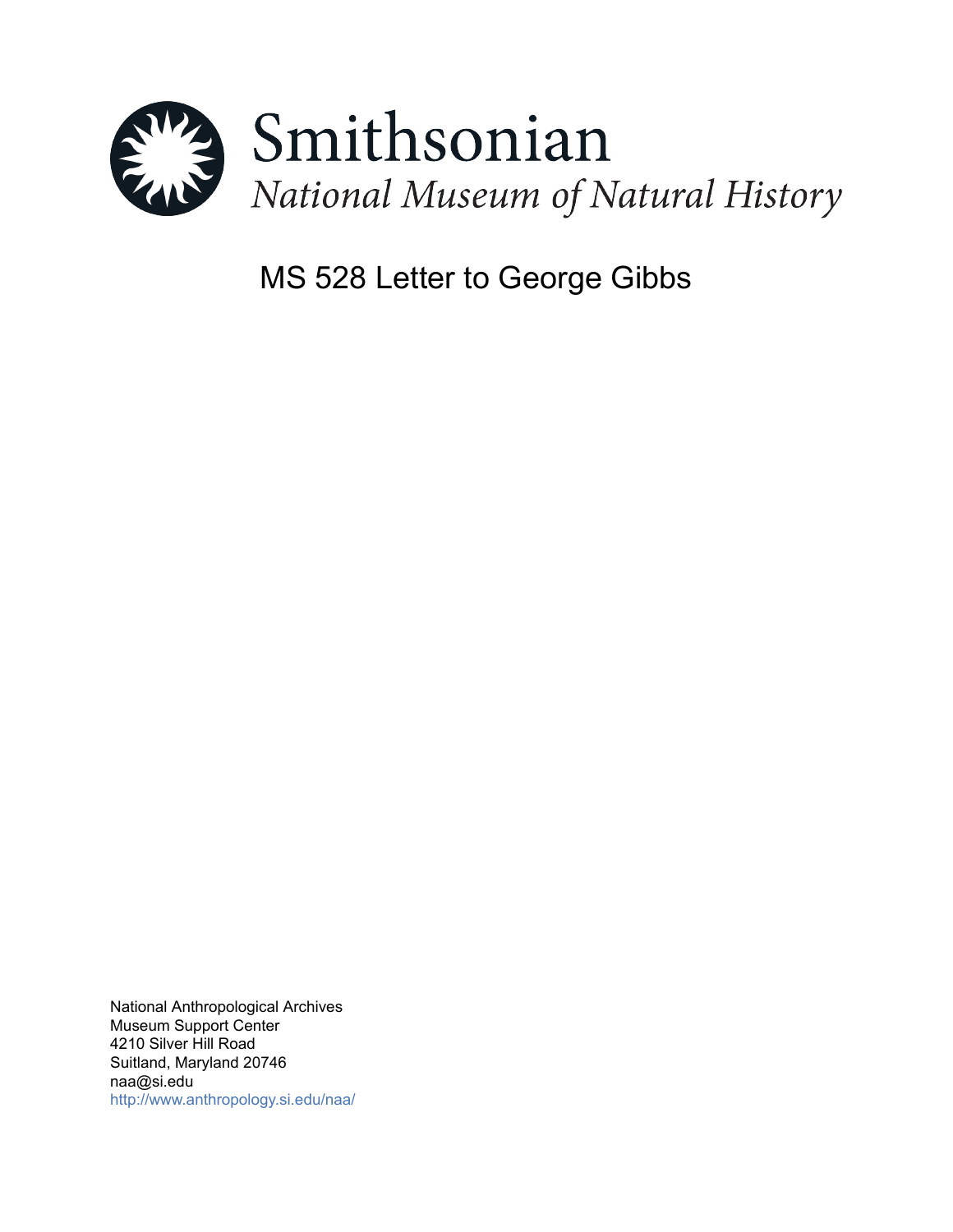# **Table of Contents**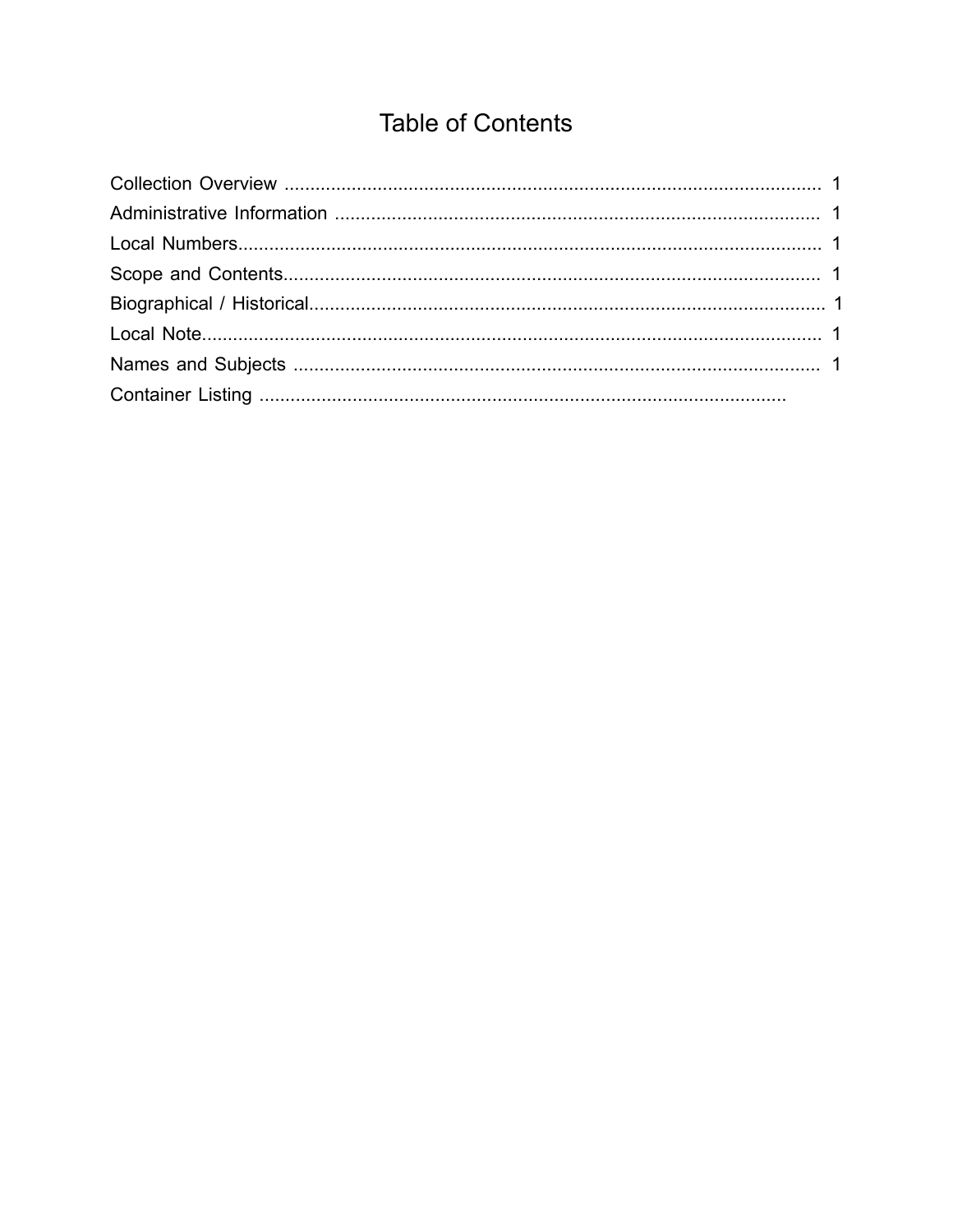## <span id="page-2-0"></span>**Collection Overview**

| <b>Repository:</b> | National Anthropological Archives                                          |
|--------------------|----------------------------------------------------------------------------|
| Title:             | MS 528 Letter to George Gibbs                                              |
| Date:              | April, 1862                                                                |
| Identifier:        | NAA MS528                                                                  |
| Creator:           | Furuhjelm, Johan Hampus, 1821-1909<br>Gibbs, George, 1815-1873 (Addressee) |
| Extent:            | 3 Pages                                                                    |
| Language:          | Undetermined.                                                              |

# <span id="page-2-1"></span>**Administrative Information**

**Citation** 

Manuscript 528, National Anthropological Archives, Smithsonian Institution

# <span id="page-2-4"></span>**Biographical / Historical**

Hjalmar J. Furuhjeim was governor of Russian Colonies in America.

# <span id="page-2-3"></span>**Scope and Contents**

Letter transmitting Yakutat (Tlingit) vocabulary, and vocabulary of an Indian language spoken around Fort Ross, California; includes discussion of origin of the term, "Kolosh." Also incomplete clerk's copy of the letter, 1 page.

#### <span id="page-2-2"></span>Local Numbers

NAA MS 528

#### <span id="page-2-5"></span>Local Note

The enclosures are not present. The Yakutat vocabulary is probably Number 537. No Pomo or other California Indian vocabulary transmitted by Governor Furuhjelm has been located (7/62).

## <span id="page-2-6"></span>Names and Subject Terms

This collection is indexed in the online catalog of the Smithsonian Institution under the following terms: